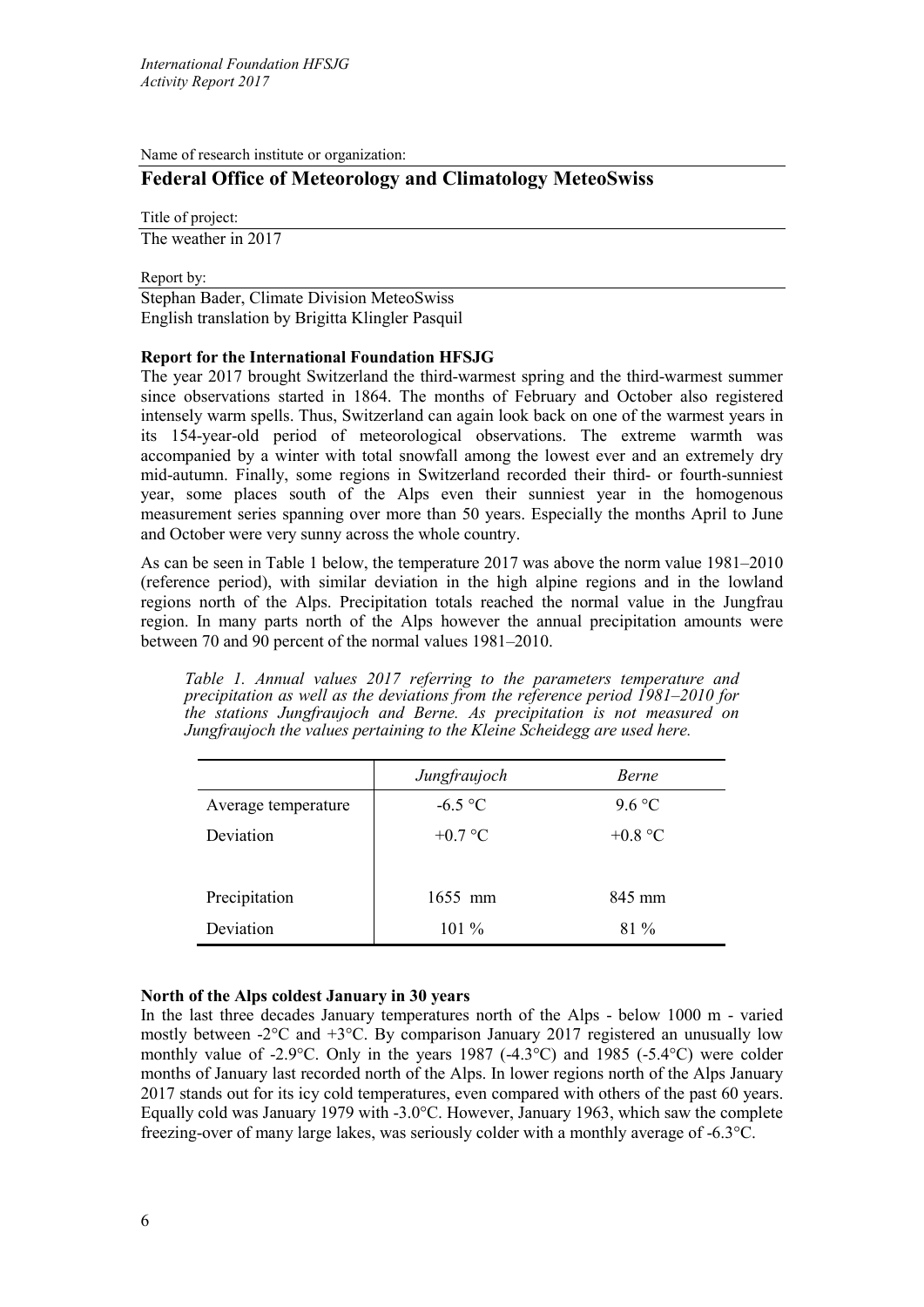#### **February features record warmth**

On 23 February stormy south-westerly winds pushed extremely mild air masses into Switzerland. Several regions registered a maximum day temperature of over 20°C. Sion in Central Valais was warmest with 21.4°C. There were new February records at 17 meteorological stations. Twelve of these measurement series reach back over at least 50 years. At stations with measurement series spanning over more than 100 years the former records were surpassed by more than 1°C: Bern registered a new record value of 18.5°C, Zurich 18.8°C and Lucerne 19.9°C.

## **Winter extremely dry and marked by a lack of snow**

Winter precipitation totals from December 2016 to February 2017 reached only half of the normal values 1981–2010 in the nationwide average. In Western Switzerland and in the Valais only 30 to 50 percent of the normal precipitation values were recorded. Western Switzerland observed – in certain regions - a winter with the least precipitation in 45 to 55 years. A comparable winter drought period in the Valais dates back 40 years.

Little precipitation also means little snow. Some places south of the Alps registered the thinnest snow cover since measurements began 55 years ago. In Bosco-Gurin in the Ticino mountains the average snow depth for the three winter months December 2016 to February 2017 amounted to only 14 cm. Such a scant winter snow cover is unique in the measurement series of Bosco-Gurin, available since 1962. In the multi-annual average, winter snow depth here amounts to almost 70 cm.

In other mountain regions, too, the thin winter snow cover in 2016/17 was at close to recordbreaking levels. Davos for example recorded 27 cm, only 1 to 3 cm more than the winters with the least snow up to now: 2006/07, 1995/96 and 1989/90. Arosa registered – on average from December 2016 to February 2017 - only 31 cm of snow, Segl-Maria even as little as 12 cm. At both stations, only one winter with an even thinner winter snow cover had been observed: in Arosa this was the winter 1989/90 with 28 cm and in Segl-Maria the winter 2001/02 with only 7 cm of average snow cover.

#### **Winter sun in the mountains approaching records**

Sunshine duration in winter amounted to between 110 and 145 percent of normal values 1981–2010 across many parts of the country. In mountain areas the above-average sunny winter of 2016/17 terminated a multi-annual period with mostly below-average sunshine duration. Samedan registered 419 sunshine hours and Davos 409, bringing the winter at these stations up to the second-sunniest since the beginning of homogenous data series in 1959. The sunshine record in December 2016 contributed substantially to this sunshine record. Above-average sunshine was also registered for January 2017. For the winter 2016/17, both meteorological stations registered only a few sunshine hours below the existing record. On the Jungfraujoch it was the sixth-sunniest winter since the beginning of homogenous data series in 1959.

# **Third-warmest spring**

Switzerland and the Jungfraujoch experienced the third-warmest spring since measurements started in 1864. In the nationwide average it amounted to 1.7°C, on Jungfraujoch to 1.9°C above the normal value 1981–2010. On Jungfraujoch only the springs of 2011 with 2.3°C and of 1948 with 2.1°C above the normal value were warmer. The spring months were too mild throughout the season. Averaged over the entire country, March (the second-warmest since observations began) was 3.3°C, April 0.5°C and May 1.1°C above the normal value 1981– 2010.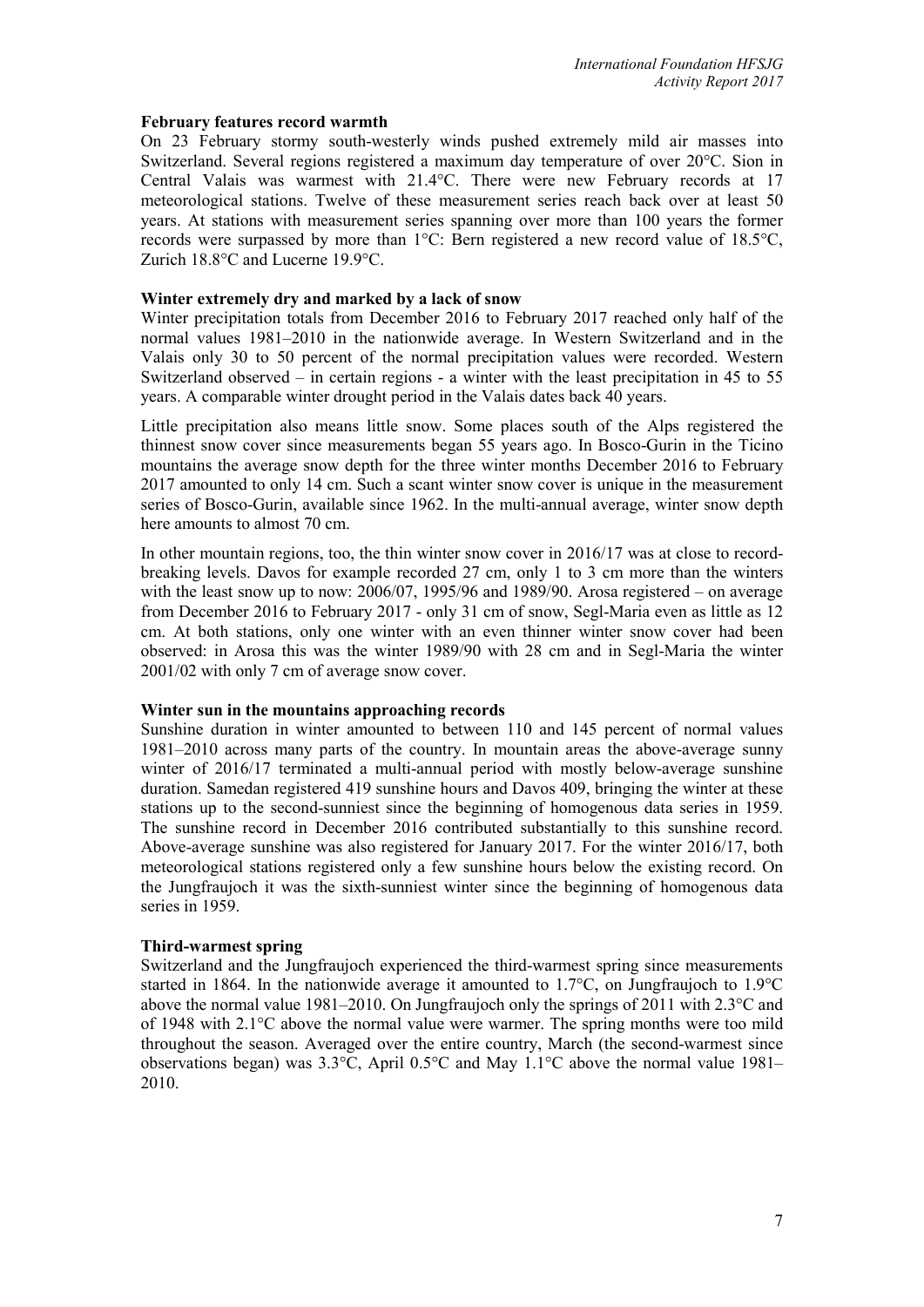

*Figure 1. Spring temperatures (MAM) from 1933 to 2017 on Jungfraujoch (3580 m asl; homogeneous data).*

# **Severe night frost causes substantial damage**

The mild temperature in March and at the beginning of April triggered a burst of development in vegetation. Fruit trees flowered around 16 to 18 days earlier than on average in the comparative period 1981–2010. It was one of the earliest fruit-tree flowering in the measurement series. Severe night frosts on 20 and 21 April, however, resulted in a lot of ruin. Substantial damage was caused above all to flowering fruit trees and budding vines.

#### **Late snow in the lowlands**

On 26 April an influx of cold air from the north brought wintery conditions to areas north of the Alps. In Basel 2 cm of fresh snow covered the ground. It was the second-latest date with fresh snow at this station. Only on 28 April 1985 had there been a later fall of fresh snow recorded in the Basel measurement series, again with 2 cm. The measurement series for fresh snow extends back to the winter 1930/31.

Substantial amounts of fresh snow fell from 27 to 29 April along the northern slopes of the Alps and in the Alps themselves. New snow depths amounted in many parts to between 30 and 50 cm, in places even 60 to 70 cm.

#### **Third-warmest summer**

The third-warmest spring was followed by the third-warmest summer since measurements started in 1864. Averaged across the country the summer temperature rose 1.9°C, on Jungfraujoch 1.8°C above the normal value 1981–2010. Only the summers of 2015 and the legendary hot summer of 2003 were warmer: the former with 2.3°C, the latter with 2.9°C above the normal value on Jungfraujoch. Hot temperatures reigned especially in early summer. June, as the second-warmest since observations started, rose 3.3°C above the normal value, averaged across the country. The month featured prolonged high temperatures and a five-day heatwave in the second half of the month.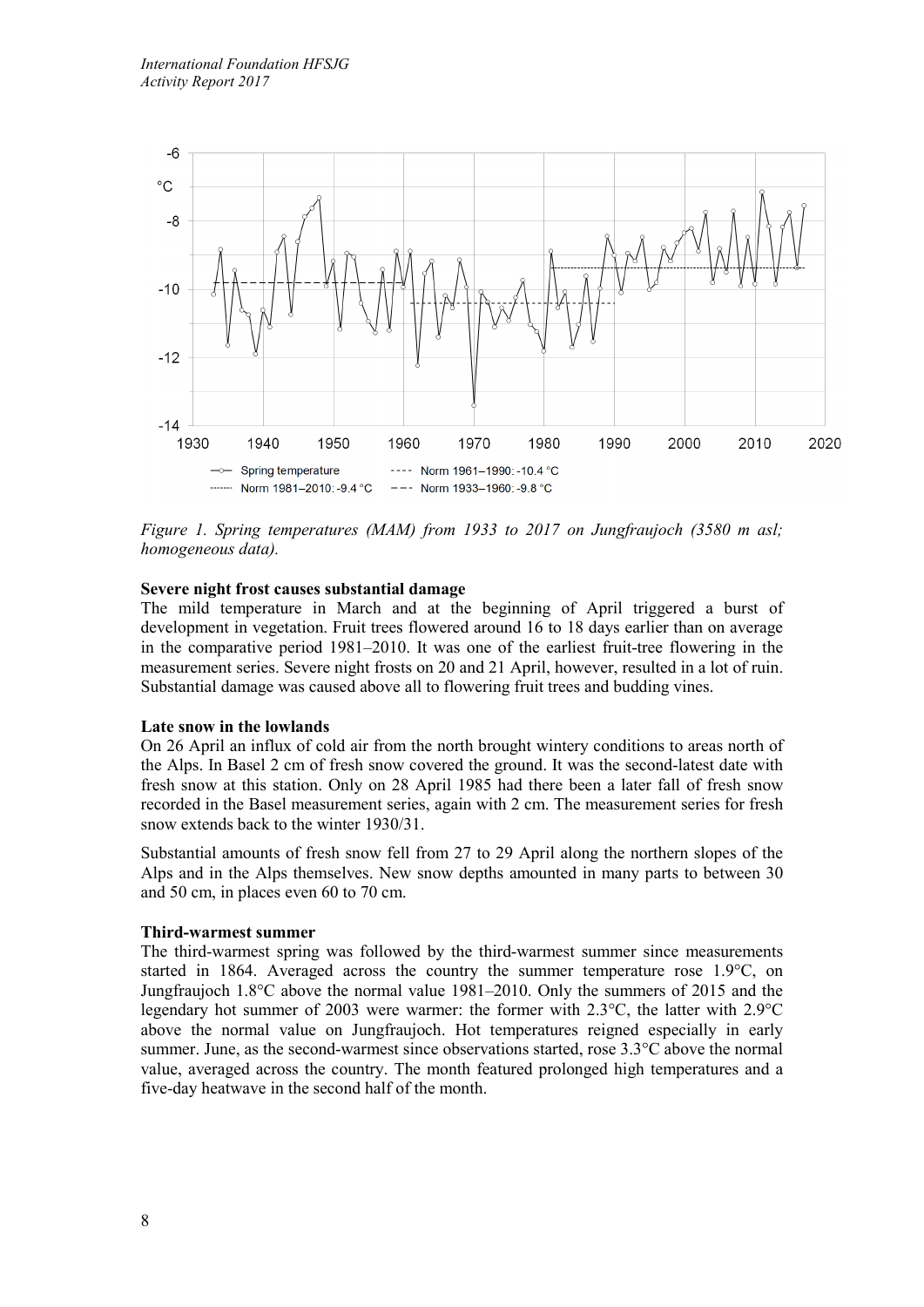

*Figure 2. Summer temperatures (JJA) from 1933 to 2017 on Jungfraujoch (3580 m asl; homogeneous data).*

### **Extremely warm August nights**

The month of July, although slightly warmer than the normal value, went by without very hot periods. In August the hot summer weather returned. In many areas it was one of the ten warmest August months since observations started in 1864. The warm temperatures prevailed even at night. Some meteorological stations registered the highest August minimum temperatures since measurements began: in Lugano the temperature on 5 August did not fall below 23.5°C, in Neuchâtel on 4 August not below 23°C. In Geneva on 4 August and in Basel on 3 August the minimum was not below 21.8°C respectively. On 5 August Locarno-Monti registered the second-highest August minimum with 23.9°C. All five measurement series span more than 100 years.

#### **New Swiss rain record**

On the evening of 1 August and in the night to 2 August violent thunderstorms erupted north of the Alps, accompanied by hail and strong gusts of wind. At the northern edge of Switzerland wind gusts attained 90 to 135 km/h, locally even up to 190 km/h. The fierce succession of thunderstorms early in the morning of 2 August at the northern edge of Switzerland brought a new Swiss rain record. At the station of Eschenz a ten-minute total of 36.1 mm fell between 02.40 and 02.50. The previous ten-minute record amounted to 33.6 mm, collected on 29 August 2003 in Locarno-Monti. A comparable ten-minute total of 33.5 mm was registered on 25 June 2017 at the Ticino observation site Crana-Torricella. The previous highest ten-minute total north of the Alps amounted to 32.8 mm, collected on 2 May 2013 in Schaffhausen.

#### **Cool start to the autumn**

In autumn the weather character was very unsettled. September was noticeably cool, above all in the mountains. In summit regions winter announced itself with many days of fresh snow. The Weissfluhjoch, at an altitude of 2540 m, registered 15 days of new snow, resulting in a new September record. The impression of early winter persisted in the first October days. North of the Alps snow fell down to an altitude of 1200 m.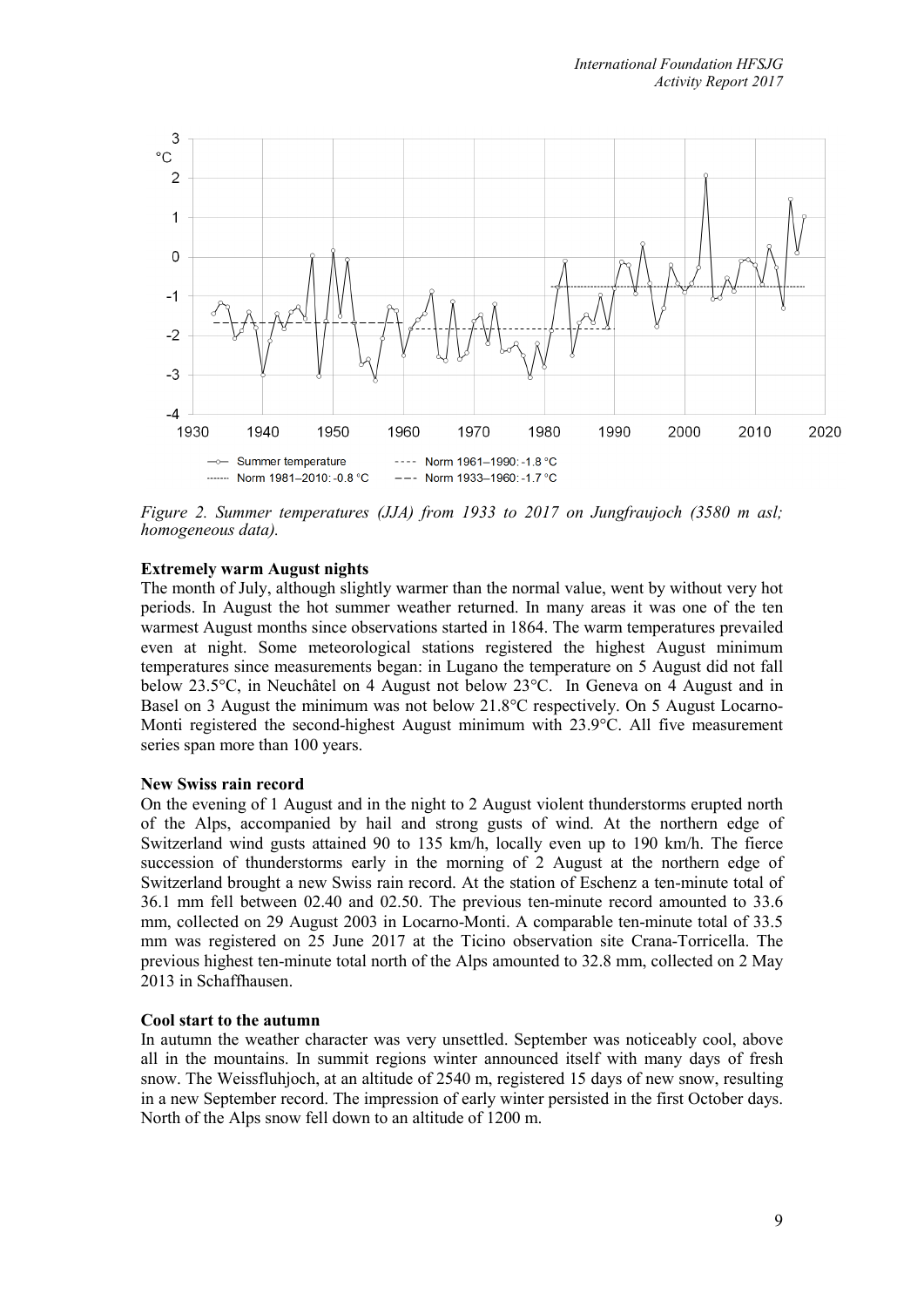# **Unusually sunny Indian summer**

Around mid-October the weather was dominated for ten days by high-pressure zones. The autumn sun shone frequently from a cloudless bright blue sky. In the lower areas, daily maximum temperature rose in many parts to between 22 and 25°C. The persistent fair weather brought the Plateau and Southern Switzerland the sunniest October, regionally, in the homogenous observation series spanning at least 50 years. At other stations with homogenous observation series of at least 50 years it was the second- or third-sunniest October.

## **Extremely dry south of the Alps**

South of the Alps the fair weather period lasted 20 days. During the entire month of October there was hardly any precipitation. In many parts of Ticino the precipitation monthly totals amounted to between 0.5 and 5.0 mm only, and in the southern Grisons between 10 und 17 mm. The frequent spells of "Nordföhn" contributed to the drought. In Ticino October 2017 was among the five driest October months in the measurement series extending over more than 100 years. Only in the year 1969 was there absolutely no precipitation south of the Alps.

# **Winter commences in November**

In November the areas north of the Alps experienced several episodes of snowfall down to lower altitudes. Einsiedeln at 910 m and Elm at 938 m altitude registered 20 days with a snow cover. In Davos at 1600 m and Arosa at almost 1880 m the landscape was white from 6 November onwards. Thanks to favourable fresh snow conditions some winter sport resorts started their skiing season.

### **A lot of snow in December**

In the first days of December, precisely at the meteorological start of winter, a temporary snow cover of a few centimetres appeared also in low altitudes north of the Alps. On 8 and again on 17/18 December the ground was white in many regions north of the Alps, down to the lowest altitude levels.

On 10/11 December the lowest altitude levels south of the Alps also received a snow cover of a few centimetres. Meanwhile, in the low areas of the Central Valais record snow totals were measured. Sion registered an extreme value of 60 cm within one day. This is far above the previous maximum value of 43 cm, collected in November 1971. Even the previous highest 2-day totals only amounted to scarcely above 50 cm in Sion.

In December a lot of snow fell in the mountains. Shortly after mid-month over 170 percent of the normal snow totals were registered in many parts of the Alps. In the entire Alpine region of Switzerland conditions for the seasonal ski tourism were ideal.

# **Annual balance**

In most parts of Switzerland the annual temperature rose 0.7 to 1.2°C above the normal values 1981–2010. Averaged across the country the annual temperature was 0.8°C above the normal value 1981–2010. This means that Switzerland looks back upon the sixth-warmest year since observations began in 1864. Five of the six warmest years were registered after the year 2000.

In many parts north of the Alps annual precipitation reached 70 to 90 percent of the normal values 1981–2010. Alpine areas received mostly 90 to 115 percent, southern valleys of the Valais, however, only 60 to 80 percent of normal values. South of the Alps annual precipitation amounted to 80 to 95 percent of the normal values.

North of the Alps and in southern Ticino the annual total of sunshine duration amounted to 110 to 120 percent of normal values 1981–2010. The other parts of Switzerland recorded 100 to 110 percent of normal values. Lugano and Locarno-Monti in Ticino registered the sunniest year, some other regions of Switzerland the third- or fourth-sunniest year in the homogenous measurement series extending over more than 50 years.